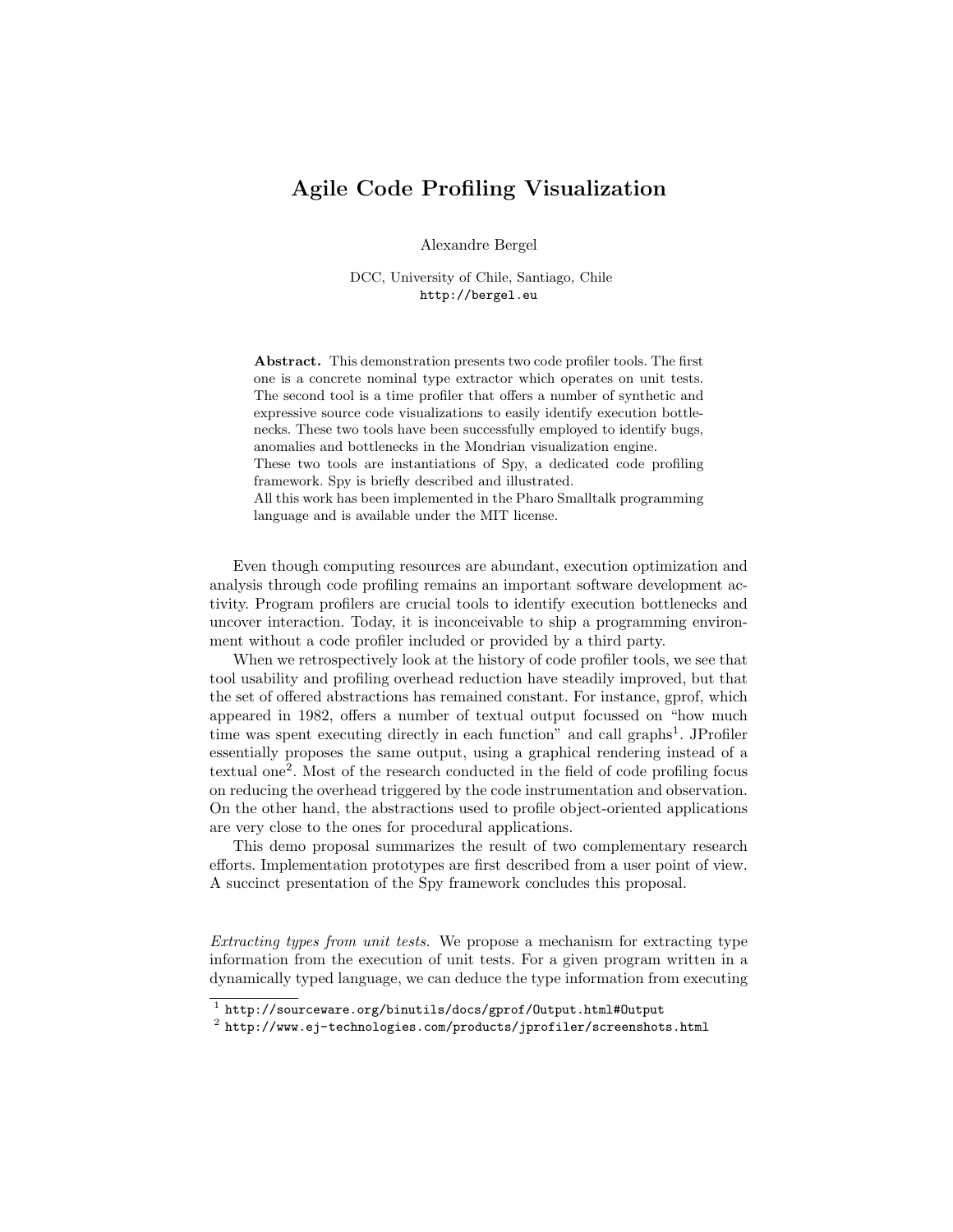## 2 A. Bergel

the associated unit tests. The idea is summarized as follows: (i) we instrument an application to record runtime information; (ii) we run the unit tests associated to the application; (iii) we deduce the type information from what has been collected. Method signatures of the base program are then determined by the values provided to and returned by method calls while the tests are being executed.

As a concrete use case, we apply the extracted type information to find software faults. Type information combined with a test coverage helps identifying methods that were not invoked with all possible parameter types. By covering these missing cases, we identified and fixed a number of bugs and anomalies in Mondrian<sup>3</sup>, a data visualization software.

Time profiling blueprints. Time profiling blueprints are graphical representations meant to help programmers (i) assess the time distribution and (ii) identify bottlenecks and give hints on how to remove them for a given program execution. The essence of profiling blueprints is to enable a better comparison of elements constituting the program structure and behavior. To render information, these blueprints use a graph metaphor, composed of nodes and edges.

The size of a node hints at its importance in the execution. In the case that nodes represent methods, a large node may say that the program execution spends "a lot of time" in this method. The expression "a lot of time" is then quantified by visually comparing the height and/or the width of the node against other nodes.

Color is used to either transmit a boolean property  $(e.g.,$  a gray node represents a method that always returns the same object value) or a metric  $(e.q., a$ color gradient is mapped to the number of times a method has been invoked).

We propose two blueprints that help identify opportunities for code optimization. They provide hints to programmers to refactor their program along the following two principles: (i) make often-used methods faster and (ii) call slow methods less often. The metrics we adopted in this work help finding methods that are either unlikely to perform a side effect or return always the same result, good candidates for simple caching optimizations.

Figure 1 is an example of Structural Blueprint, one of the two visualizations we propose. Enclosing nodes are classes. A class and its superclass are linked each other with a line. A tree layout order the nodes by locating a superclass above its subclasses. Each class contains methods. Methods are rendered using three metrics: number of executions (width), total execution time (height), number of different object receivers. The figure shows that the method applyLayout, defined in the class MOGraphElement plays a major role in the total execution time for the code being profiled.

Our work on time profiling is described in a larger fashion in TOOLS'10 proceedings [BRB10]. TOOLS'10 is an event collocated with DYLA'10.

 $^3$  http://moose.unibe.ch/tools/mondrian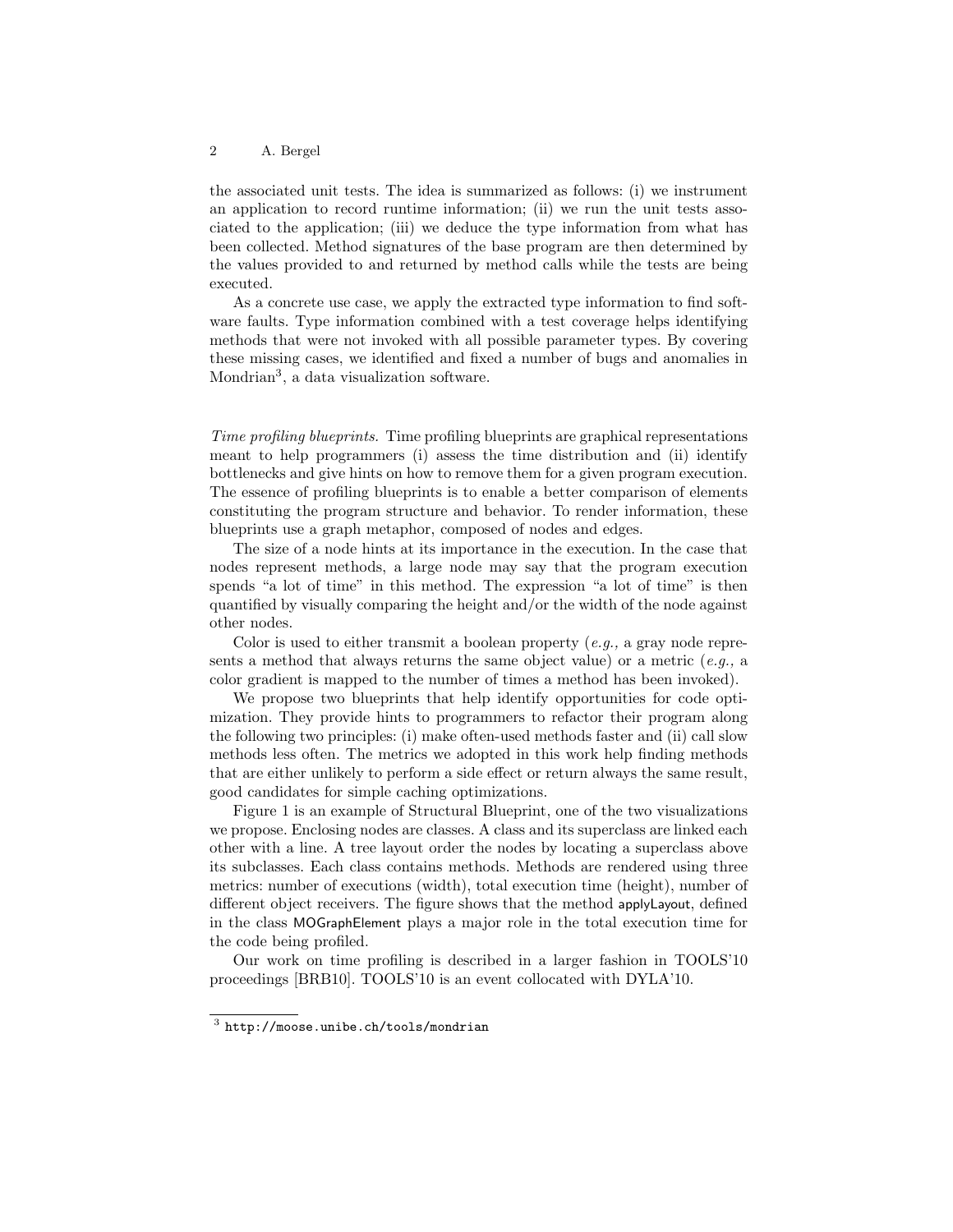4th Workshop on Dynamic Languages and Applications 3



Fig. 1. Example of a structural time profiling blueprint

The Spy Framework. The tools presented above requires a support for runtime introspection. Unfortunately, not many libraries are available in the Smalltalk World. AspectS [Hir03] and Reflectivity [Den08] are two popular frameworks, however they are not available on Pharo, the Smalltalk dialect we adopted as the development platform.

Spy is a framework freely available  $4$  that offers the ability of model crosscutting concerns, in a fashion similar to what AspectJ<sup>5</sup> provide.

Spy is a framework designed to profile applications<sup>6</sup>. Profiling output is structured along the static structure of the analyzed program composed of packages, classes and methods. The core of Spy is composed of four classes, PackageSpy, ClassSpy, MethodSpy. The 3 first classes contains profiling information for packages, classes and methods. Profiling information may be stored and used later on for comparison.

We quality Spy as agile since it enables fast prototyping of profilers. By defining as much as 3 methods and 3 classes, profiling information may be visualized and inspected.

 $^4$  http://www.squeaksource.com/Spy.html

 $^5$  http://eclipse.org/aspectj/

 $^6$  It is freely available on  $\texttt{http://www.squeaksource.com/Spy.html}$